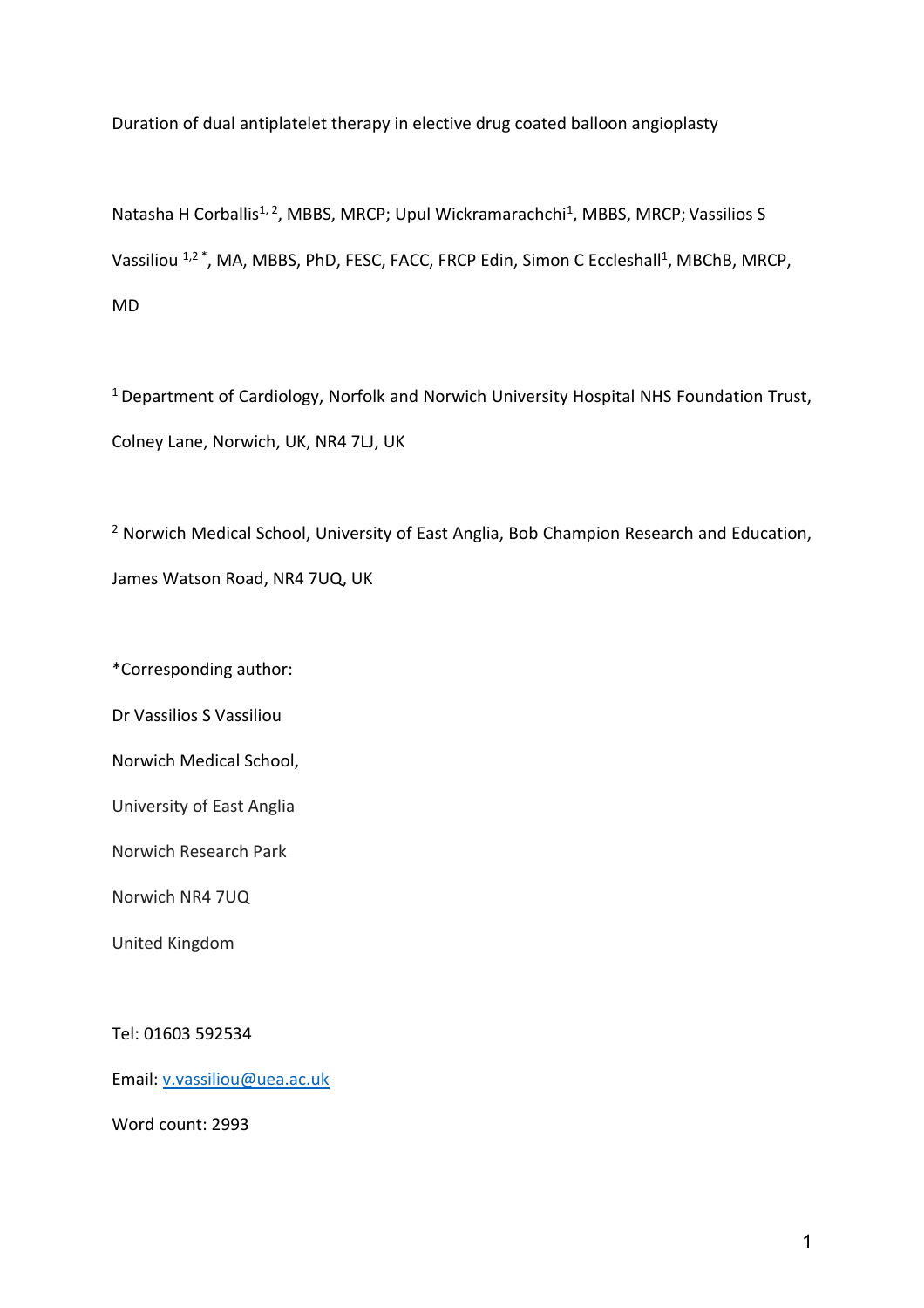# **Disclosures**

Dr Natasha Corballis has no conflicts of interests to declare.

Dr Vassilios Vassiliou reports research funding from Norfolk Heart Trust, UK.

Dr Simon Eccleshall received speaker fees and acts as a consultant for B Braun.

Dr Upul Wickramarachchi was previously (within the last two years) funded by the Research Capability Fund from the Norfolk and Norwich University Hospital and an unrestricted research grant for investigator-initiated research by B Braun, Melsungen AG, Germany.

## **Indexing words:**

- PCI
- Dual antiplatelet therapy
- Drug coated balloon
- Coronary intervention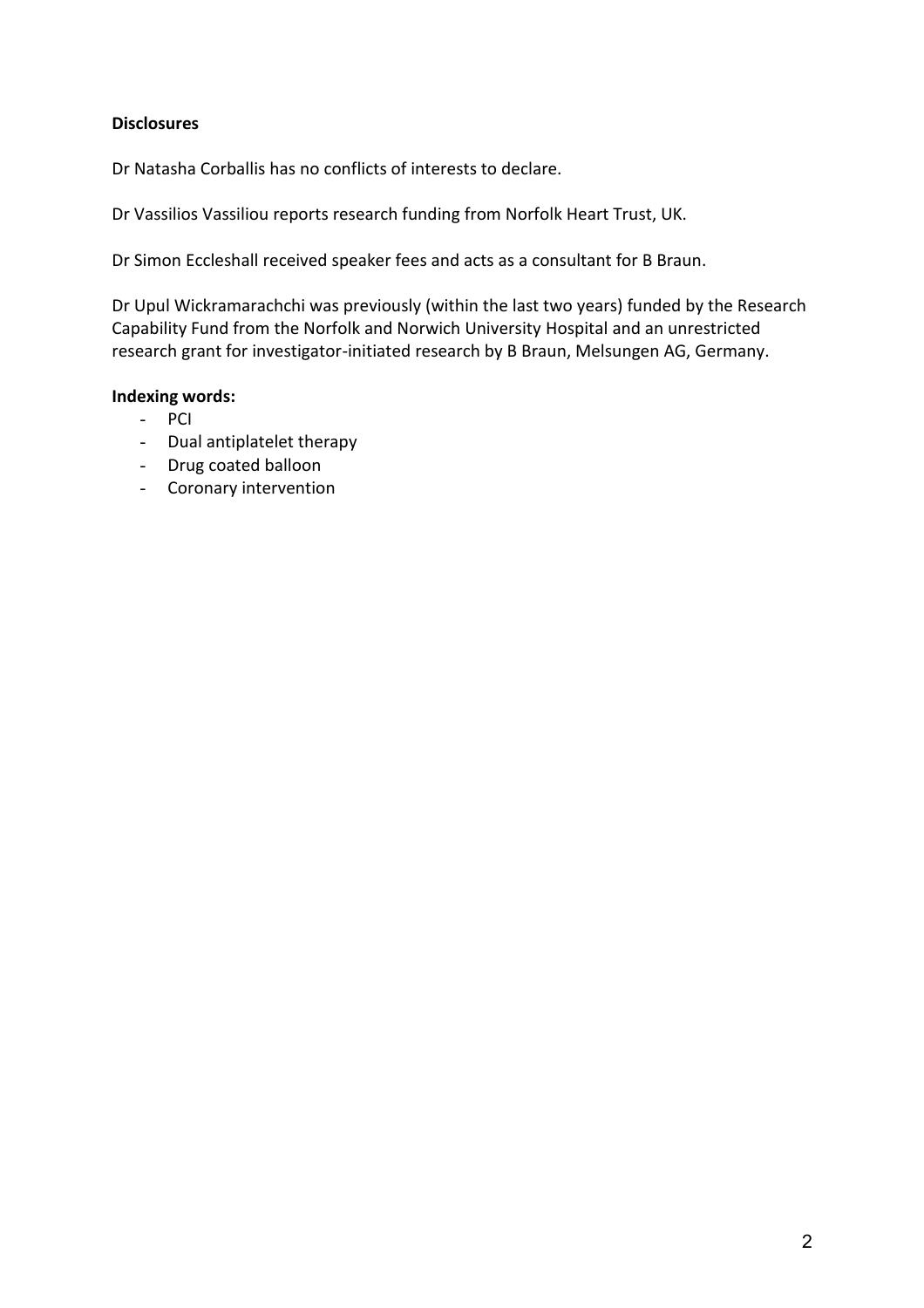### **Abstract**

### **Objectives:**

We sought to answer whether one-month duration of dual antiplatelet therapy (DAPT) is safe after elective drug-coated balloon only (DCB) angioplasty.

### **Background:**

The duration of DAPT after elective DCB was called into question after the ESC Focused DAPT Update of 2017. Until then, a one-month duration of DAPT was considered safe by national consensus groups (German, Italian and Chinese) supported by data from prospective worldwide registries.

The ESC Guidelines recommended a 6-month duration of DAPT based on evidence from instent restenosis randomized controlled trials only.

### **Methods:**

Retrospective, real-world population, single-center analysis was conducted from January  $1<sup>st</sup>$ , 2012 to March 31<sup>st</sup>, 2017 from a high-volume, tertiary PCI cente. All patients who received a one-month duration of DAPT after elective DCB angioplasty were included. We identified a primary composite outcome of cardiac death, myocardial infarction and target lesion revascularisation at 6-months.

#### **Results:**

This included 303 patients (78.5% male) with a mean age of 67±12.5. This incorporated 86.1% *de novo* lesions and 56.5% non-small ( $\geq$ 3mm diameter) coronary arteries treated. There were no reported outcomes of lesion thrombosis, target vessel MI, target lesion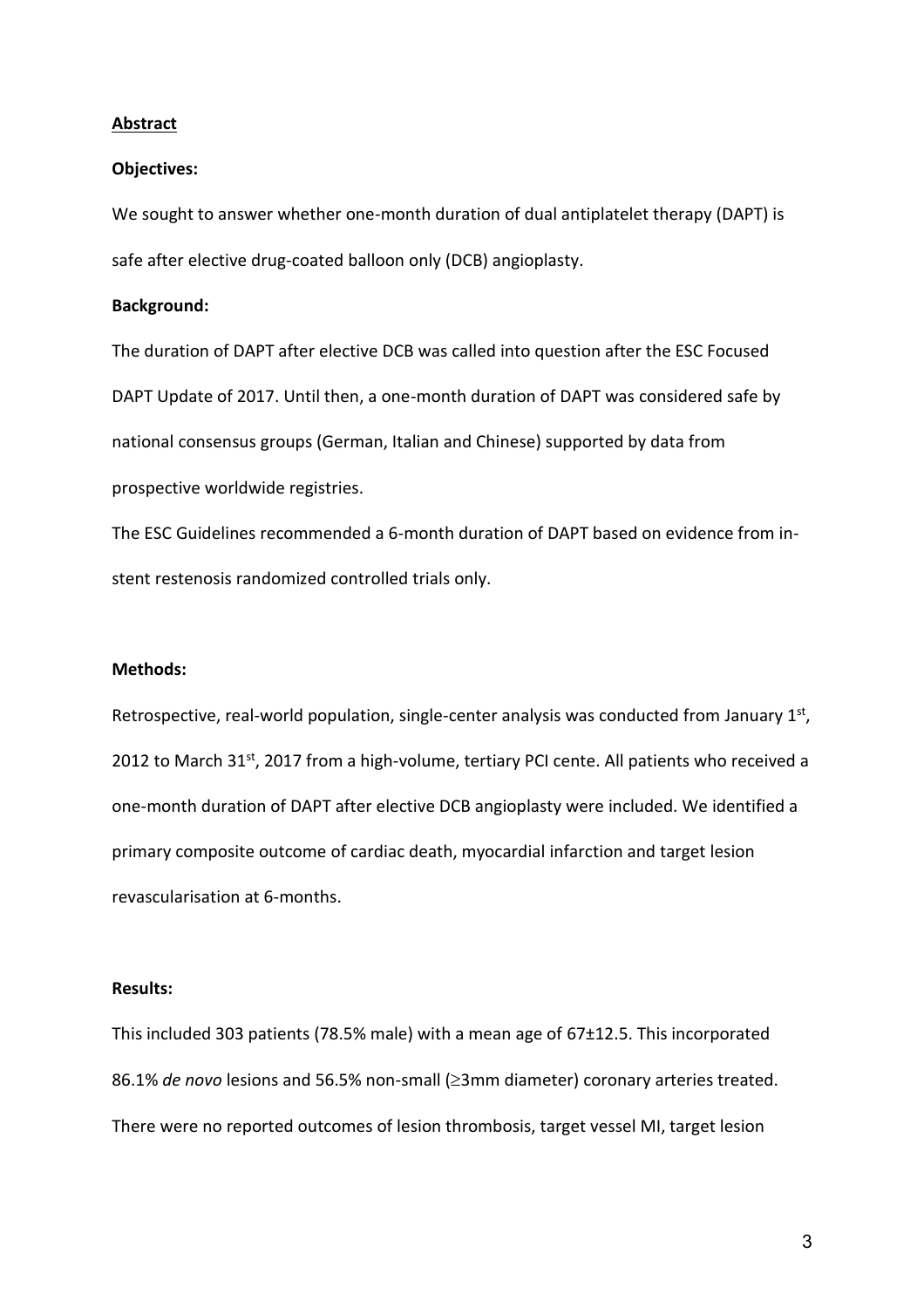revascularization or cardiac death at 6-months. There were two (0.6%) non-target vessel

MIs and one (0.3%) non-cardiac death.

# **Conclusion:**

One-month duration of DAPT appears safe after elective DCB-only angioplasty, highlighting this strategy for patients at high-risk of bleeding. These results also show favorable clinical outcomes for *de novo* coronary artery disease and non-small coronary arteries treated with DCB-only angioplasty. A one-month duration of DAPT appears a safe and attractive option.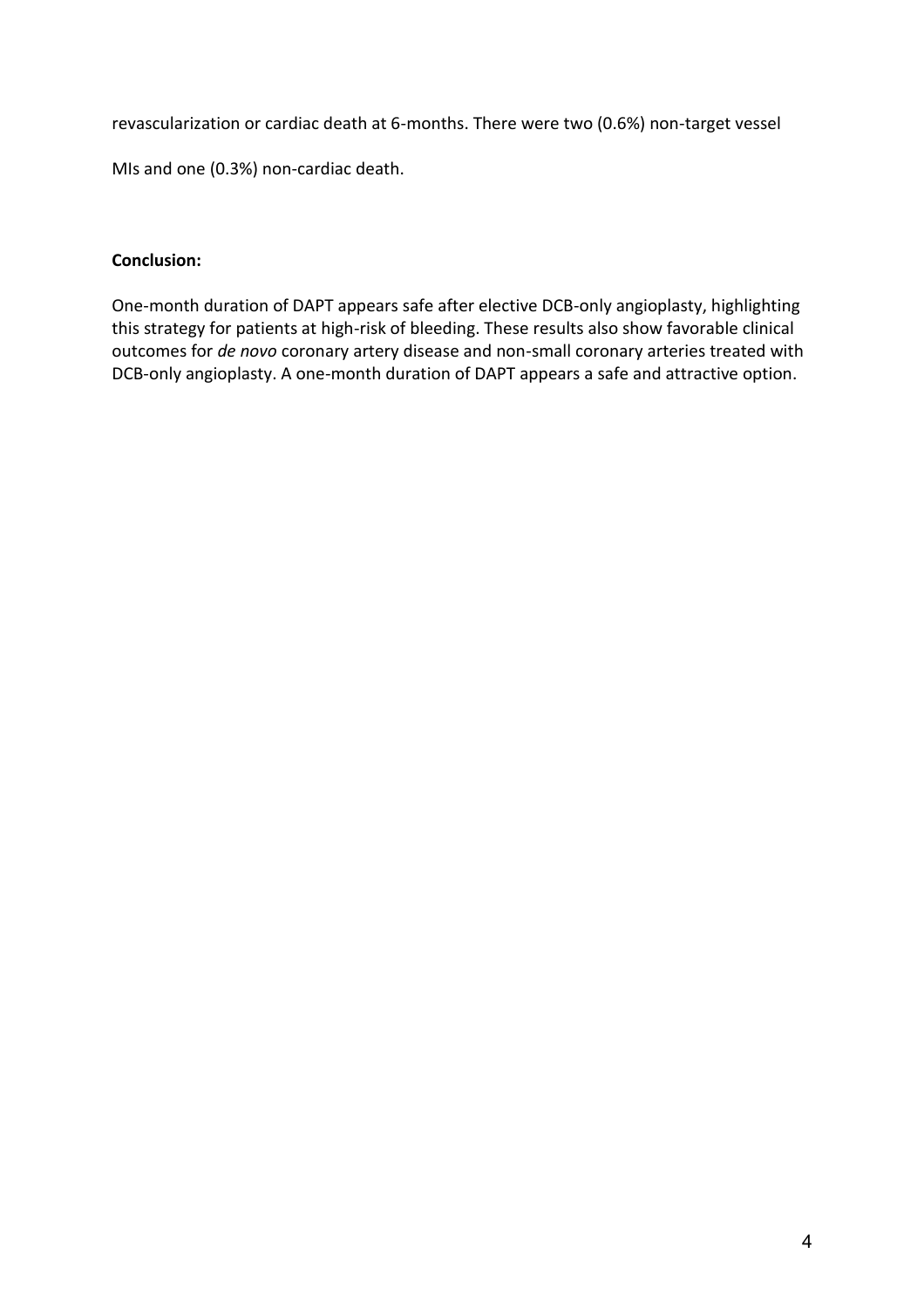### **Introduction**

A lot of interest has been generated lately about the use and safety of DCB angioplasty focused mainly on peripheral intervention $1,2,3,4$ . However, the use of drug coated balloons (DCB) for coronary intervention has also been steadily increasing over the last few years and as more studies report encouraging results<sup>5,6</sup>, DCB-only angioplasty for coronary disease is expected to increase further. Original recommendations for DCB use came from the German Consensus Group 7,8 which also addressed the duration of dual antiplatelet therapy following DCB; stating that four weeks of dual antiplatelet therapy (DAPT) with aspirin and clopidogrel were deemed appropriate in patients with stable coronary disease with monotherapy lifelong thereafter. The evidence for this came from small to moderate randomized controlled studies and large prospective worldwide registries. This was followed by the Italian Society of Interventional Cardiology<sup>9</sup> and the Chinese Expert Group<sup>10</sup>, both supporting the German recommendation of one-month DAPT for stable coronary disease.

However, The European Society of Cardiology (ESC) Focused Update on DAPT 2017 took a different view and advocated a 6 month duration of DAPT in DCB angioplasty<sup>11</sup>. This recommendation was supported by circumstantial evidence from three randomized control trials comparing DCB with drug eluting stents (DES) for in-stent restenosis only, whilst no DCB studies in *de novo* coronary intervention were included. In these three studies the duration of DAPT varied from 3 to 12 months.  $^{12-14}$  In RIBS-IV DAPT of a 3-month duration was given in the DCB arm, PEPCAD China ISR gave a 12-month duration of DAPT and ISAR-DESIRE-3 gave a 6-month minimum duration of DAPT. Of significance, is that bleeding events were not addressed in any of these three studies.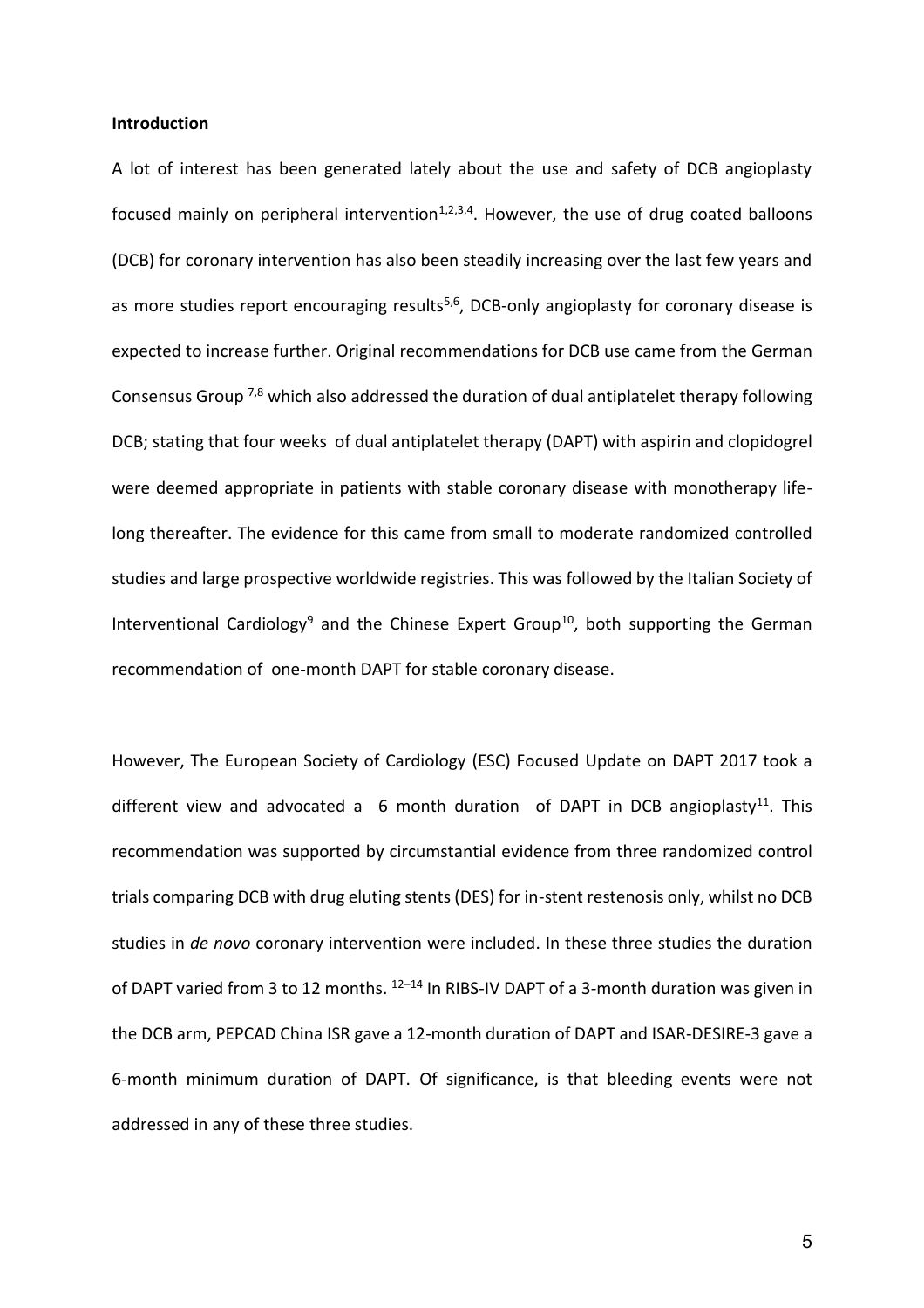Following the publication of the ESC Focused Update 2017, there has been data from two important studies in *de novo* coronary disease. Firstly, the Basket-Small 2 was a randomized control trial comparing DCB with DES for small vessel *de novo* coronary disease and gave a one-month duration of DAPT to the DCB arm in all patients with stable coronary disease<sup>5</sup>. Secondly, Debut, a randomized trial comparing BMS to DCB in patients with high bleeding risk, also gave a one-month duration of DAPT for DCB angioplasty; thus suggesting that a full 6 month course of DAPT might not be necessarily required when a DCB-only approach is used. 4

Although DCB angioplasty holds a class 1 recommendation by the ESC for in-stent restenosis angioplasty, there is now increasing evidence supporting the use of DCB for *de novo* coronary disease. <sup>5</sup> As this use is projected to expand further we felt it was important to interrogate our existing DCB registry, a dedicated registry at the Norfolk and Norwich University Hospital including all patients who receive DCB-only angioplasty, to identify if a shorter one-month DAPT is safe in routine clinical practice. This is, to our knowledge, the first study using a realworld population to specifically answer the question regarding the safety of one-month DAPT in DCB-only angioplasty.

## **Materials and Methods**

We retrospectively identified all patients from our local registry from January 1st, 2012 to 31st March 2017 who had undergone elective DCB-only angioplasty for stable coronary artery disease and received one-month DAPT. Institutional approval was obtained from Norfolk and Norwich University Hospital, UK and in line with other research of retrospective nature the need for patient consent was waived.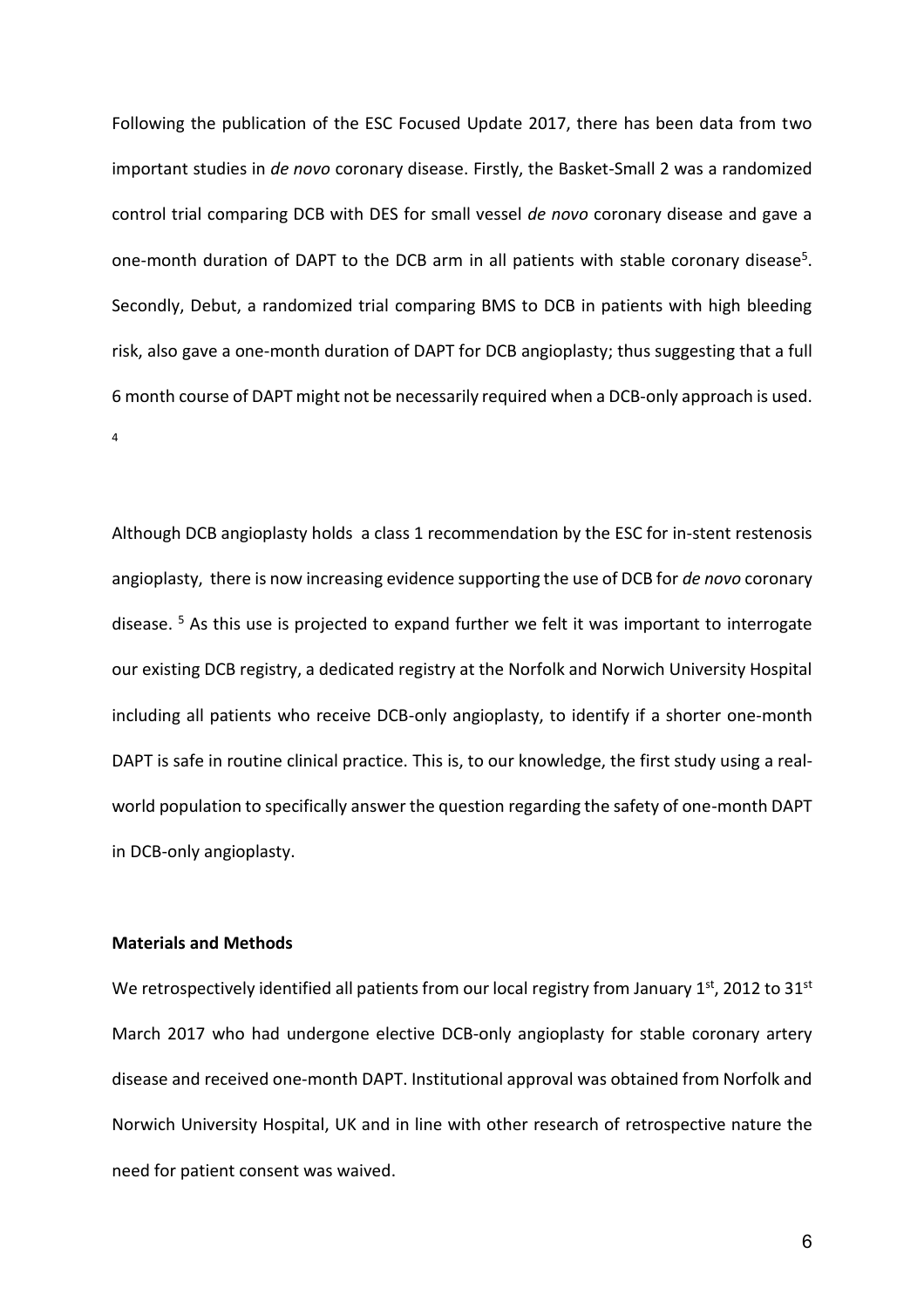We included both *de novo* lesions and in-stent restenosis (ISR) lesions. Clinical outcomes were obtained through electronic clinical records and up-to-date mortality data was obtained from the Demographic Batch Service Bureau of the Health and Social Care Information Centre, a National database where all deaths are recorded. All patients who had a concomitant use of oral anticoagulant were excluded, as were those who underwent a staged procedure following acute coronary syndrome, with a pre-mandated 12-month duration of DAPT.

We defined a 6-month device-oriented primary composite end-point of cardiovascular death, myocardial infarction (not clearly attributed to a non-target vessel) and target lesion revascularization (clinically driven) in keeping with the ARC-2 recommendation for device outcome reporting. <sup>15</sup> We chose the 6-month cutoff point following the ESC guidelines recommended cessation period for DAPT, as after this time monotherapy would have continued with the ESC guidelines also.

Myocardial infarction was defined as presence of chest pain or ischemic ECG changes with a rise in cardiac enzyme troponin and with no other vessel clearly identified as the culprit vessel. Cardiac death was defined in accordance with the 2017 Consensus Report on Cardiovascular and Stroke Endpoint Definitions for Clinical Trials<sup>16</sup> and included:

1) death resulting from an acute myocardial infarction (AMI),

2) sudden cardiac death,

- 3) death due to heart failure (HF),
- 4) death due to stroke,

5) death due to cardiovascular (CV) procedures, and

6) death due to CV hemorrhage.

Secondary outcomes included: non-cardiac death, lesion thrombosis and non-target vessel myocardial infarction.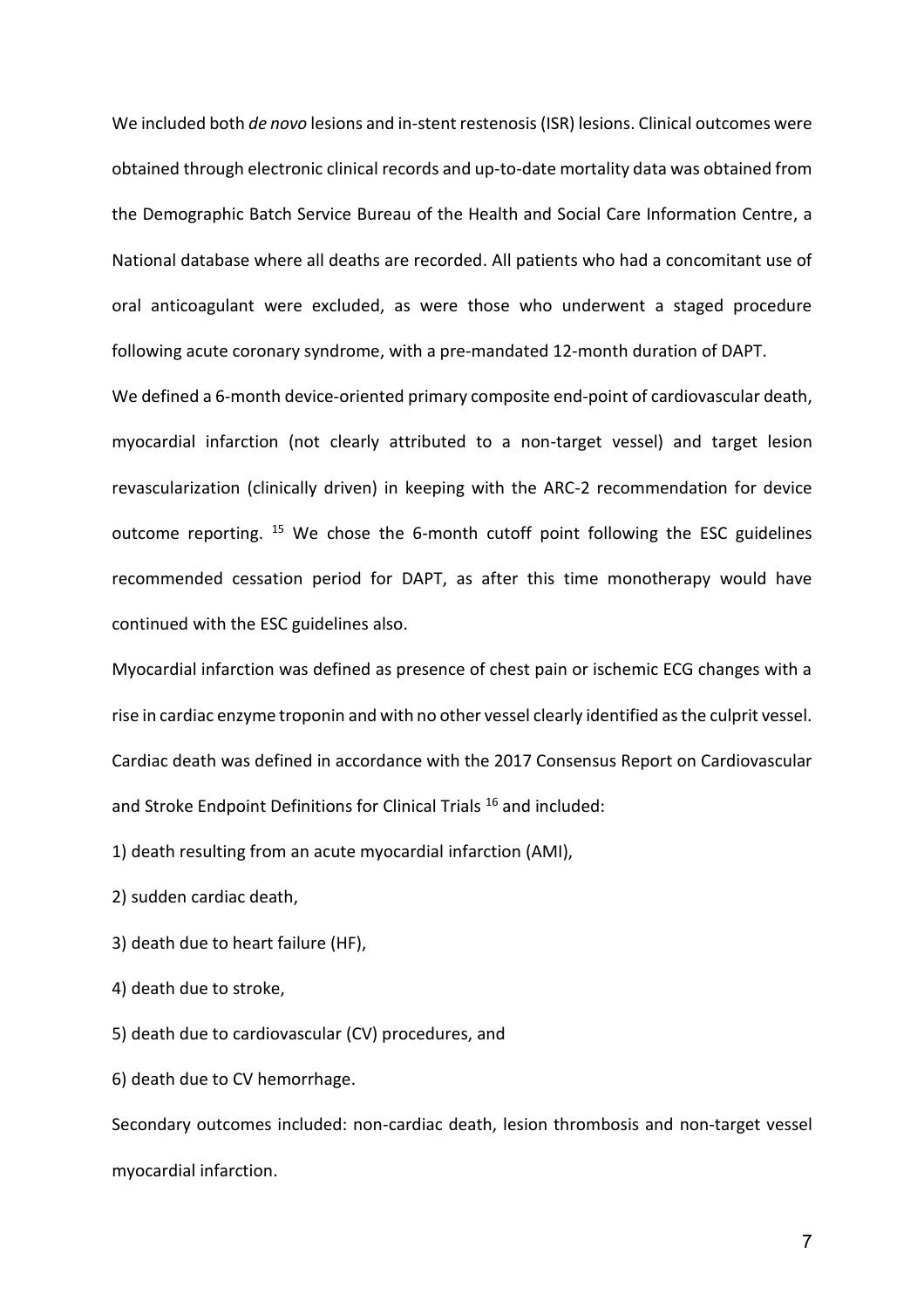Lesion thrombosis was defined as acute (<1 day), sub-acute (1 to 30 days), and late (>30 days) and defined in parallel to the ARC guidelines on Stent Thrombosis.<sup>17</sup>

All procedural elements were at the discretion of the operators with practice based on guidelines for DCB angioplasty as previously reviewed. <sup>18</sup> All adverse events were independently adjudicated.

### **Results**

### **Patient characteristics**

A total of 303 patients were identified with 361 lesions treated with DCB-only PCI electively for coronary disease and who received DAPT for one month only. The cohort included mainly male patients (78.5%), with a mean age of 67±12.5 with 39.6% having had prior PCI, 9.6% having had prior CABG and other risk factors as outlined in table 1. These findings are in keeping with contemporaneous stable angina studies. <sup>12, 13, 14</sup>

Table 1: Patient Characteristics

Following one-month DAPT all patients continued with aspirin monotherapy thereafter. Some 96.4% received aspirin and clopidogrel for one month, 2.2% received aspirin and ticagrelor and 1.4% received aspirin and prasugrel. The use of ticagrelor or prasugrel was only due to previously documented intolerance to clopidogrel.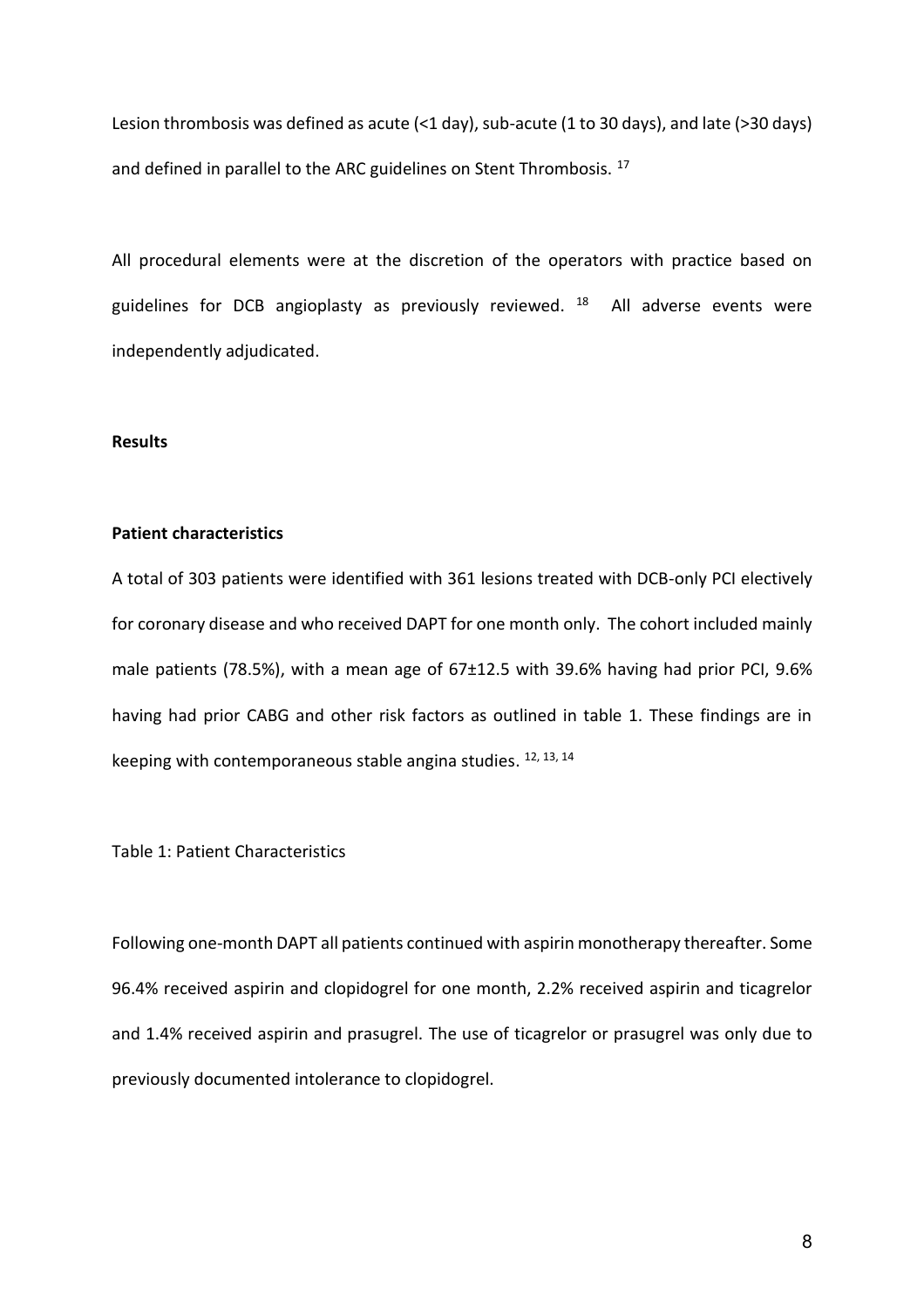### **Lesion and procedural characteristics**

Of 361 lesions treated, 86.1% were *de novo* lesions, the remaining 13.9% being in-stent restenosis lesions. The majority of lesions treated were left anterior descending artery (48.2%), 24.1% circumflex, 23% right coronary artery, 3.6% left main stem and 1.1% vein grafts. The DCBs used as follows: 143 (39.6%) were SeQuent Please (B Braun Melsungen AG, Germany), 186 (51.5%) were SeQuent Please NEO (B Braun Melsungen AG, Germany), 31 (8.6%) were IN.PACT Falcon (Medtronic, Inc., Santa Rosa, California, USA) and 1 (0.3%) were DIOR (Eurocor GmbH, Germany). Lesion complexity was assessed using The American College of Cardiology/ American Heart Association (ACC/AHA) Task Force on Assessment of Diagnostic and Therapeutic Cardiovascular Procedures classification system,<sup>19</sup> and is summarized in Table 2.

Some 43.5% of lesions were small vessels (with DCB diameter of <3mm used) whilst 56.5% were large vessel with DCB diameter used was  $\geq$  3mm.

Table 2: Lesion Characteristics

### **Clinical outcomes**

Follow up at 6 months was 100% with patient outcomes shown in table 3. There were no reported occurrences of lesion thrombosis, target lesion MI or cardiac death at 6 months. There were no TLRs at 6-months. There was 1 (0.3%) death at 50 days due to end stage renal failure. There were 2 (0.6%) non-target vessel MIs, one at 49 days and one at 156 days. On both follow-up angiograms, the target lesion result was acceptable.

Table 3: Outcomes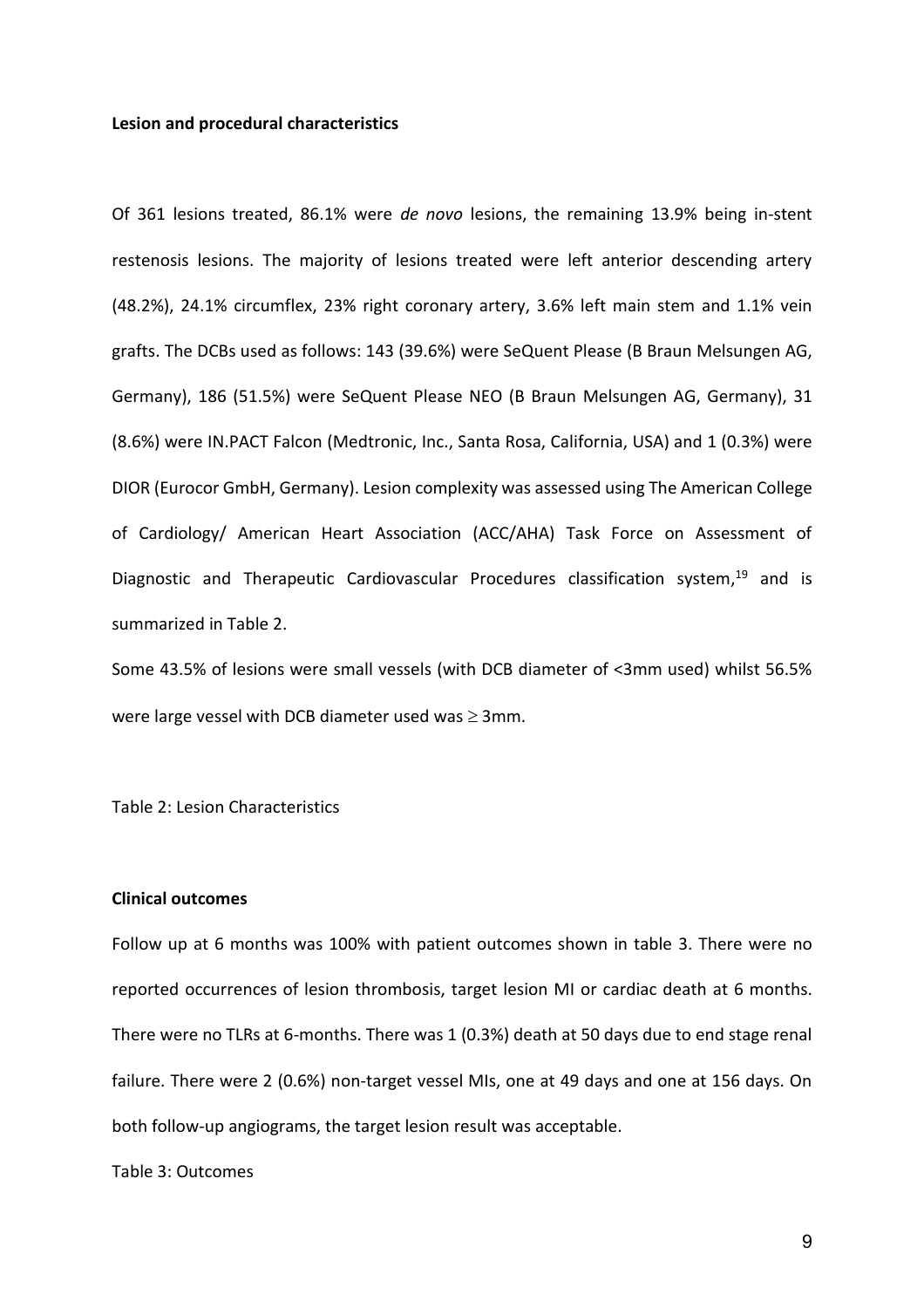### **Discussion**

DCB angioplasty currently holds a class Ia recommendation for its use in ISR in accordance with the current ESC Guidelines  $11$ , although there is increasing evidence to support its use for *de novo* coronary disease. <sup>5,4</sup> With this use of DCB angioplasty predicted to increase, it is important to determine a safe duration for DAPT for elective procedures, a gap in the literature inadvertently highlighted by the ESC Focused Update on DAPT. Although recommending a 6-month duration of DAPT, the evidence studied to reach this decision was only from ISR RCTs and did not incorporate any *de novo* DCB literature, whilst previous Consensus Groups and National Societies had recommended a one-month duration of DAPT for DCB angioplasty in stable coronary disease. A recent literature search and sub-group analysis presented by Kleber *et al*. <sup>20</sup> reviewing all published RCTs and registries including *de novo* coronary disease suggested a one-month duration of dual antiplatelet therapy after DCB angioplasty was safe. This has been furthermore consolidated with recent RCTs which gave a one-month duration of DAPT for stable CAD. 5, 4

We sought to answer whether a one-month duration of DAPT for stable coronary disease is safe. We conducted a retrospective analysis, using a real-world population, incorporating 361 lesions in 303 patients, of which 85.9% were *de novo* lesions. We found that one-month DAPT duration was safe with regards to lesion thrombosis, target lesion MI, TLR and cardiac death, with zero adverse outcomes at 6 months. This extends the evidence from current trials to include *de novo* coronary anatomy, and importantly, also incorporates data on nonsmall coronary vessels (as 56.5% in our cohort were  $\geq 3$ mm), which to this point was an evidence-free area. As such, our results are expanding on the previous work by Kleber *et al.*, <sup>20</sup> and the Basket-Small RCT <sup>5</sup>.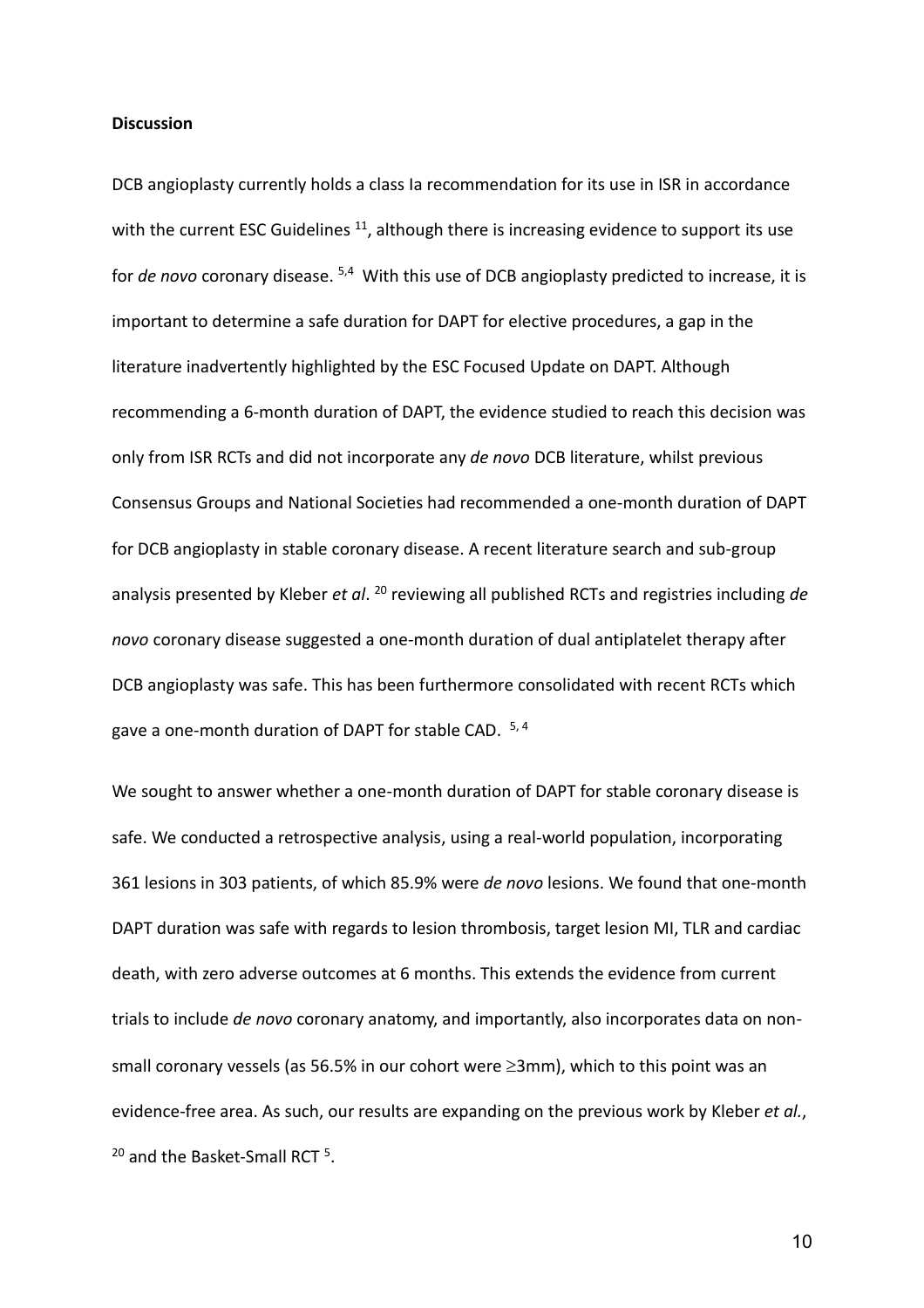Of note, our clinical outcomes are reporting significantly lower rates of MACE than other real-life registry data. <sup>21</sup> Several potential explanations for the difference in outcome include a shorter clinical end-point (6-month versus 9-month), smaller numbers, increased operator skill in a single-center doing a large volume of DCB only angioplasty and improved technique for DCB delivery. These improved clinical outcomes may be an indicator that due to improved technique and operator skill with DCB techniques, clinical outcomes with DCB only angioplasty are better than initially reported in registry data.

Acknowledging that bleeding rates after successful PCI are independently associated with a higher morbidity and mortality rate <sup>22</sup> and a shorter duration of DAPT has been shown to be beneficial in risk reduction in those with higher bleeding risk in prospective registry studies <sup>23 24</sup>, we believe that our data provides compelling evidence that can potentially extend the role of DCB angioplasty to those patients at high bleeding risk by enabling a shorter but safer one-month DAPT.

### **Limitations**

Our study consists of only a small number of ISR lesions and subsequently our conclusions on that sub-group are less robust and a separate analysis with larger numbers may be warranted given the duration of DAPT in current RCT evidence ranges from 3-12 months.

In addition, selection bias and confounding errors are inherent limitations of a retrospective, single-center analysis. However, to limit this, we included all consecutive patients in our registry with a catchment area of over one million people. Furthermore, our patient demographics are similar to other contemporaneous DES studies in the UK <sup>12, 14, 13</sup> indicating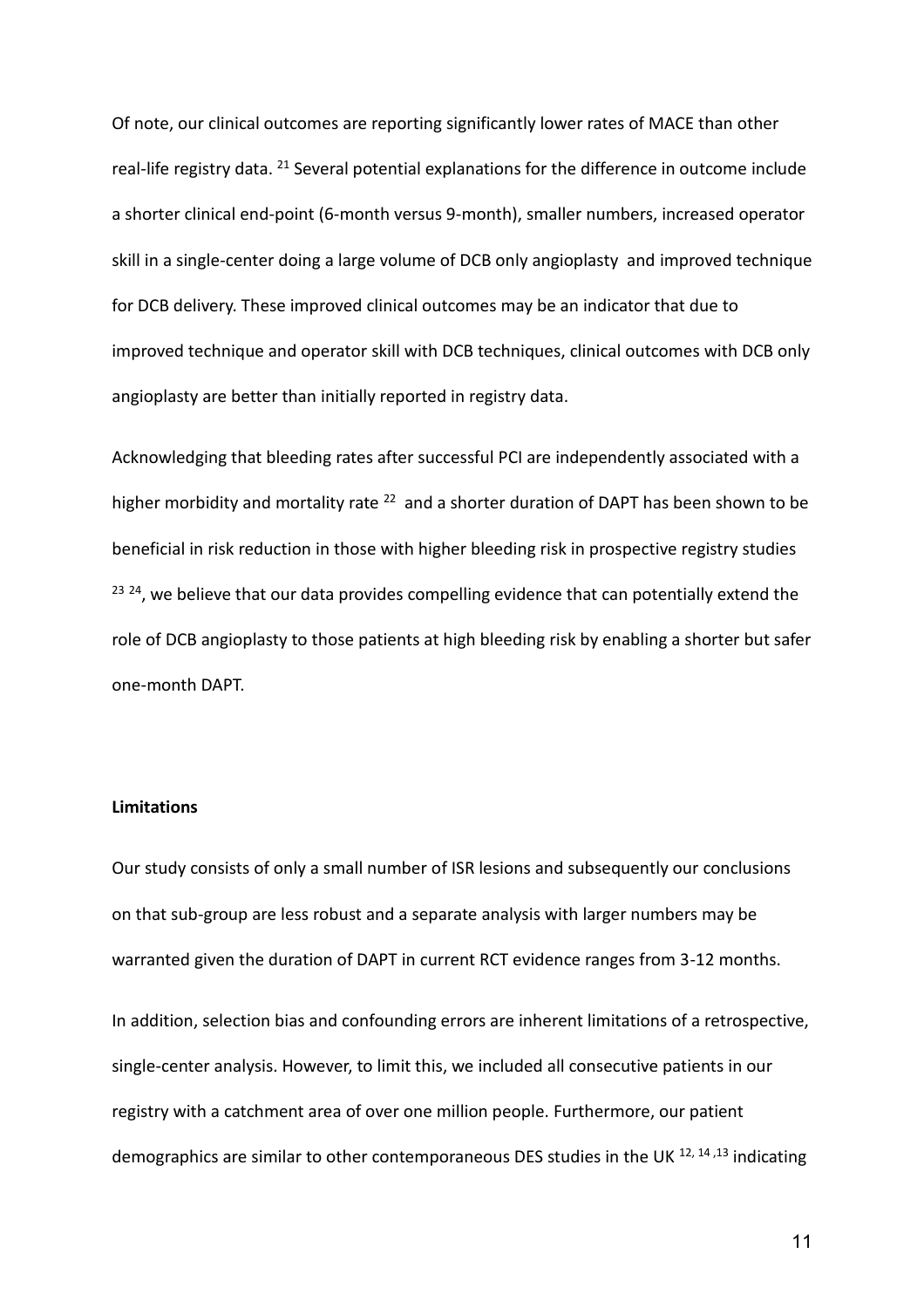that significant selection bias was unlikely. Finally, as we undertake more than 40% of our PCI with a DCB-only approach, we feel this would have minimized bias.

# **Conclusion**

A one-month only duration of DAPT following elective DCB-only angioplasty appears safe, specifically for *de novo* coronary disease, in both small and non-small vessel disease and is the first report of real-world data on this topic. Our data further supports the use of DCB-only angioplasty for all sub-groups, with zero adverse device-related outcomes across all specified end-points at 6 months, bringing into question the advice from the recent ESC guidance update. 11

# **References**

- 1. Secemsky EA, Kundi H, Weinberg I, et al. Association of Survival With Femoropopliteal Artery Revascularization With Drug-Coated Devices. *JAMA Cardiol*. February 2019. doi:10.1001/jamacardio.2019.0325
- 2. Katsanos K, Spiliopoulos S, Kitrou P, Krokidis M, Karnabatidis D. Risk of Death Following Application of Paclitaxel-Coated Balloons and Stents in the Femoropopliteal Artery of the Leg: A Systematic Review and Meta-Analysis of Randomized Controlled Trials. *J Am Heart Assoc*. 2018;7(24):e011245. doi:10.1161/JAHA.118.011245
- 3. Anantha-Narayanan M, Shah SM, Jelani QUA, et al. Drug-coated balloon versus plain old balloon angioplasty in femoropopliteal disease: An updated meta-analysis of randomized controlled trials. *Catheter Cardiovasc Interv*. 2019;94(1):139-148. doi:10.1002/ccd.28176
- 4. Rissanen TT, Uskela S, Eränen J, et al. Drug-coated balloon for treatment of de-novo coronary artery lesions in patients with high bleeding risk (DEBUT): a single-blind, randomised, non-inferiority trial. *Lancet*. 2019;0(0). doi:10.1016/S0140- 6736(19)31126-2
- 5. Jeger R V, Farah A, Ohlow M-A, et al. Drug-coated balloons for small coronary artery disease (BASKET-SMALL 2): an open-label randomised non-inferiority trial. *Lancet (London, England)*. 2018;392(10150):849-856. doi:10.1016/S0140-6736(18)31719-7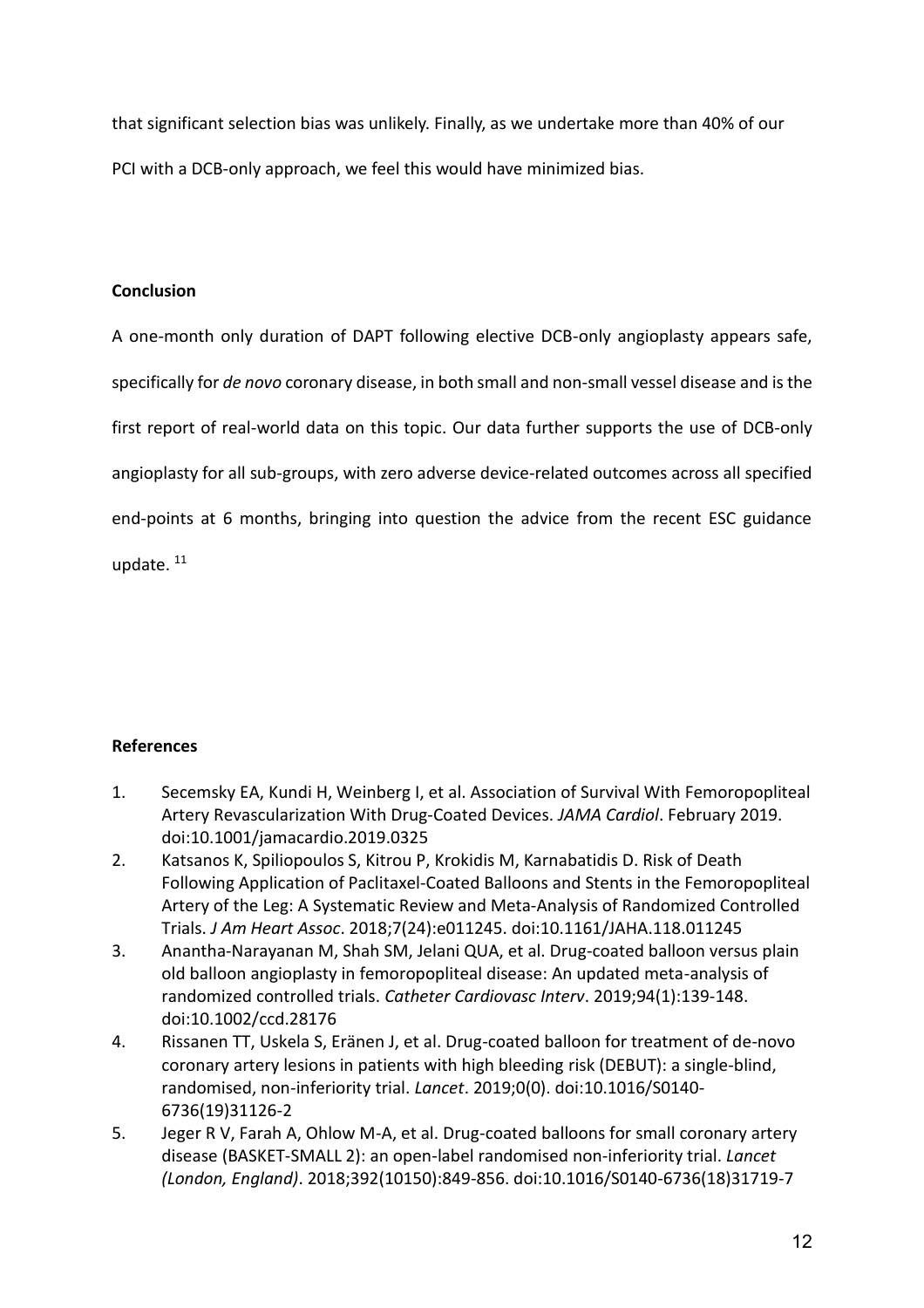- 6. Vos NS, Fagel ND, Amoroso G, et al. Paclitaxel-Coated Balloon Angioplasty Versus Drug-Eluting Stent in Acute Myocardial Infarction. *JACC Cardiovasc Interv*. May 2019:4408. doi:10.1016/j.jcin.2019.04.016
- 7. Kleber F, Mathey D, Rittger H, Scheller B, German Drug-eluting Balloon Consensus Group. How to use the drug-eluting balloon: recommendations by the German consensus group. *EuroIntervention*. 2011;7(K):K125-K128. doi:10.4244/EIJV7SKA21
- 8. Kleber F, Rittger H, Bonaventura K, Al E. Drug-coated balloons for treatment of coronary artery disease: updated recommendations from consensus group. *Clin Res Cardiol*. 2013;102(11):785-797.
- 9. Cortese B, Berti S, Biondi-Zoccai G, et al. Drug-coated balloon treatment of coronary artery disease: A position paper of the Italian Society of Interventional Cardiology. *Catheter Cardiovasc Interv*. 2014;83(3):427-435. doi:10.1002/ccd.25149
- 10. Chen Y, Wang J, Liu B, et al. China expert consensus on clinical application of the drug coated balloon. Cardiology Plus. 2016;1:41–48.
- 11. Valgimigli M, Bueno H, Byrne RA, et al. 2017 ESC focused update on dual antiplatelet therapy in coronary artery disease developed in collaboration with EACTS. *Eur Heart J*. 2018;39(3):213-260. doi:10.1093/eurheartj/ehx419
- 12. Alfonso F, Pérez-Vizcayno MJ, Cárdenas A, et al. A Prospective Randomized Trial of Drug-Eluting Balloons Versus Everolimus-Eluting Stents in Patients With In-Stent Restenosis of Drug-Eluting Stents. *J Am Coll Cardiol*. 2015;66(1):23-33. doi:10.1016/j.jacc.2015.04.063
- 13. Xu B, Gao R, Wang an, et al. *A Prospective, Multicenter, Randomized Trial of Paclitaxel-Coated Balloon Versus Paclitaxel-Eluting Stent for the Treatment of Drug-Eluting Stent In-Stent Restenosis Results From the PEPCAD China ISR Trial*. Vol 7.; 2014. doi:10.1016/j.jcin.2013.08.011
- 14. Byrne RA, Neumann F-J, Mehilli J, et al. Paclitaxel-eluting balloons, paclitaxel-eluting stents, and balloon angioplasty in patients with restenosis after implantation of a drug-eluting stent (ISAR-DESIRE 3): a randomised, open-label trial. *Lancet*. 2013;381(9865):461-467. doi:10.1016/S0140-6736(12)61964-3
- 15. Garcia-Garcia HM, McFadden EP, Farb A, et al. Standardized End Point Definitions for Coronary Intervention Trials: The Academic Research Consortium-2 Consensus Document. *Circulation*. 2018;137(24):2635-2650. doi:10.1161/CIRCULATIONAHA.117.029289
- 16. Hicks KA, James Hung HM, Mahaffey KW, et al. *Standardized Definitions for Cardiovascular and Stroke End Point Events in Clinical Trials Behalf of the Standardized Data Collection for Cardiovascular Trials Initiative TASK FORCE MEMBERS*.
- 17. Cutlip DE, Windecker S, Mehran R, Boam A, Cohen DJ, van Es GA, Steg PG, Morel MA, Mauri L, Vranckx P, McFadden Em Lansky A, Hamon M, Krucoff MW SPARC. Clinial end points in coronary stent trials: a case for standardized definitions. *Circulation*. 2007;May 1;115(:2344-51.
- 18. Wickramarachchi U, Eccleshall S. Drug-coated balloon-only angioplasty for native coronary disease instead of stents. *Interv Cardiol Rev*. 2016;11(2):110-115. doi:10.15420/icr.2016:17:3
- 19. Theuerle J, Yudi MB, Farouque O, et al. Utility of the ACC/AHA lesion classification as a predictor of procedural, 30-day and 12-month outcomes in the contemporary percutaneous coronary intervention era. *Catheter Cardiovasc Interv*. November 2017.